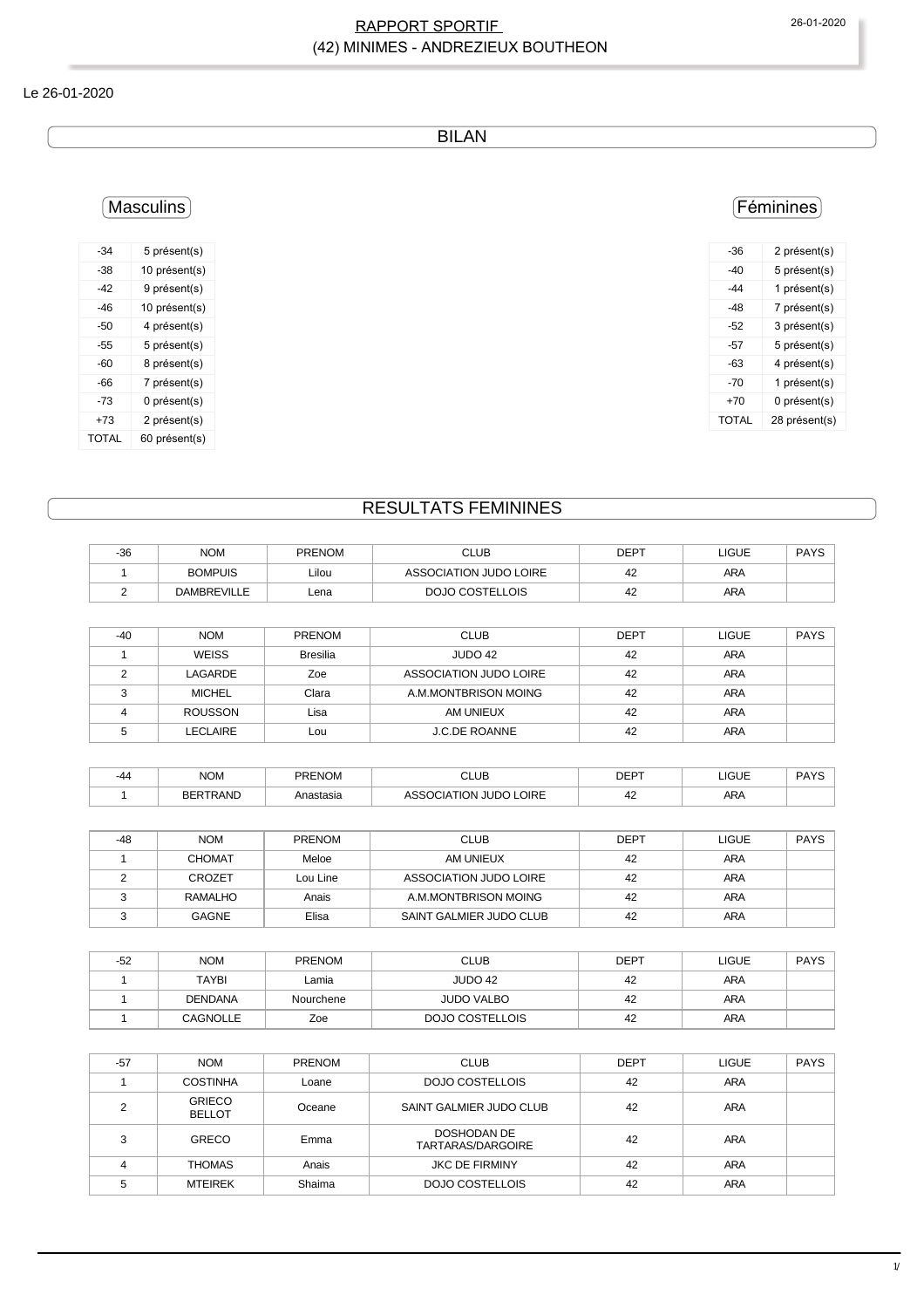#### RAPPORT SPORTIF (42) MINIMES - ANDREZIEUX BOUTHEON

| $-63$ | <b>NOM</b>      | PRENOM   | <b>CLUB</b>                             | <b>DEPT</b> | <b>LIGUE</b> | <b>PAYS</b> |
|-------|-----------------|----------|-----------------------------------------|-------------|--------------|-------------|
|       | PALANDRE        | Louise   | <b>DOSHODAN DE</b><br>TARTARAS/DARGOIRE | 42          | <b>ARA</b>   |             |
| 2     | <b>MELLOULI</b> | Lea      | JUDO 42                                 | 42          | <b>ARA</b>   |             |
| 3     | VILLARD         | Luna     | <b>DOSHODAN DE</b><br>TARTARAS/DARGOIRE | 42          | ARA          |             |
| 4     | <b>HYVERNAT</b> | Lolita   | <b>J.C.DE ROANNE</b>                    | 42          | <b>ARA</b>   |             |
|       |                 |          |                                         |             |              |             |
| $-70$ | <b>NOM</b>      | PRENOM   | <b>CLUB</b>                             | <b>DEPT</b> | <b>LIGUE</b> | <b>PAYS</b> |
|       | <b>DENDANA</b>  | Narimene | <b>JUDO VALBO</b>                       | 42          | <b>ARA</b>   |             |
|       |                 |          |                                         |             |              |             |
| $+70$ | <b>NOM</b>      | PRENOM   | <b>CLUB</b>                             | <b>DEPT</b> | <b>LIGUE</b> | <b>PAYS</b> |

### **RESULTATS MASCULINS**

| $-34$ | <b>NOM</b>     | PRENOM  | <b>CLUB</b>          | <b>DEPT</b> | <b>LIGUE</b> | <b>PAYS</b> |
|-------|----------------|---------|----------------------|-------------|--------------|-------------|
|       | <b>ESNAULT</b> | Maxence | <b>J.C.DE ROANNE</b> | 42          | ARA          |             |
|       | <b>ANTUNES</b> | Esteban | JUDO 42              | 42          | ARA          |             |
|       | <b>PEJOUX</b>  | Leo     | <b>J.C.DE ROANNE</b> | 42          | ARA          |             |
|       | <b>CAPONY</b>  | Eliott  | J C "LE DRAGON"      | 42          | ARA          |             |
|       | <b>BONNET</b>  | Pavel   | <b>J.C.DU PILAT</b>  | 42          | ARA          |             |

| $-38$          | <b>NOM</b>           | <b>PRENOM</b> | <b>CLUB</b>                 | <b>DEPT</b> | <b>LIGUE</b> | PAYS |
|----------------|----------------------|---------------|-----------------------------|-------------|--------------|------|
|                | <b>RAFFORT</b>       | Ylan          | ASSOCIATION JUDO LOIRE      | 42          | ARA          |      |
| $\overline{2}$ | <b>MLADENOVIC</b>    | Alexandre     | ASSOCIATION JUDO LOIRE      | 42          | ARA          |      |
| 3              | <b>MONJOFFRE</b>     | Amaury-Mathis | ASSOCIATION JUDO LOIRE      | 42          | ARA          |      |
| 3              | HOVHANNISYAN         | Yegor         | JUDO 42                     | 42          | ARA          |      |
| 5              | <b>DUPLAIN</b>       | Maxence       | DOJO OLYMPIQUE ET SPORTIF   | 42          | ARA          |      |
| 5              | <b>PLANET</b>        | Hugo          | JUDO 42                     | 42          | ARA          |      |
|                | <b>MAGNIN</b>        | Christopher   | <b>DOJO COSTELLOIS</b>      | 42          | ARA          |      |
|                | <b>VARAGNAT TETE</b> | Baptiste      | SAINT ETIENNE ARTS MARTIAUX | 42          | ARA          |      |

| $-42$ | <b>NOM</b>      | <b>PRENOM</b>  | <b>CLUB</b>             | <b>DEPT</b> | <b>LIGUE</b> | <b>PAYS</b> |
|-------|-----------------|----------------|-------------------------|-------------|--------------|-------------|
|       | <b>VIRICEL</b>  | Mathias        | ASSOCIATION JUDO LOIRE  | 42          | ARA          |             |
| ◠     | ANDRE           | Tom            | ASSOCIATION JUDO LOIRE  | 42          | ARA          |             |
| 3     | <b>TEXEREAU</b> | Leny           | ASSOCIATION JUDO LOIRE  | 42          | <b>ARA</b>   |             |
| 3     | <b>GRANGE</b>   | Benjamin       | SAINT GALMIER JUDO CLUB | 42          | <b>ARA</b>   |             |
| 5     | <b>VIAU</b>     | <b>Bixente</b> | <b>J.C.DU PILAT</b>     | 42          | ARA          |             |
| 5     | <b>BONJEAN</b>  | Ethan          | ASSOCIATION JUDO LOIRE  | 42          | ARA          |             |
|       | <b>DANIEL</b>   | Gabin          | ASSOCIATION JUDO LOIRE  | 42          | <b>ARA</b>   |             |
|       | <b>SABOT</b>    | Antonin        | <b>J.C.DE FEURS</b>     | 42          | <b>ARA</b>   |             |

| $-46$ | <b>NOM</b>       | PRENOM          | <b>CLUB</b>                      | <b>DEPT</b> | <b>LIGUE</b> | <b>PAYS</b> |
|-------|------------------|-----------------|----------------------------------|-------------|--------------|-------------|
|       | LAURENSON        | Hugo            | ASSOCIATION JUDO LOIRE           | 42          | <b>ARA</b>   |             |
| 2     | <b>GUERIN</b>    | Mathis          | ASSOCIATION JUDO LOIRE           | 42          | <b>ARA</b>   |             |
| 3     | <b>SAPARBAEV</b> | Ibrahim         | SAINT ETIENNE ARTS MARTIAUX      | 42          | <b>ARA</b>   |             |
| 3     | <b>DIMIER</b>    | Lucas           | JUDO 42                          | 42          | <b>ARA</b>   |             |
| 5     | WEBER            | Tao             | ASSOCIATION JUDO LOIRE           | 42          | <b>ARA</b>   |             |
| 5     | ARROUEZ          | <b>Baptiste</b> | <b>JC DE BOURG ARGENTAL</b>      | 42          | <b>ARA</b>   |             |
|       | MADEC            | Erwan           | A.M.MONTBRISON MOING             | 42          | <b>ARA</b>   |             |
|       | <b>CHAVEROT</b>  | Alexis          | DOSHODAN DE<br>TARTARAS/DARGOIRE | 42          | ARA          |             |